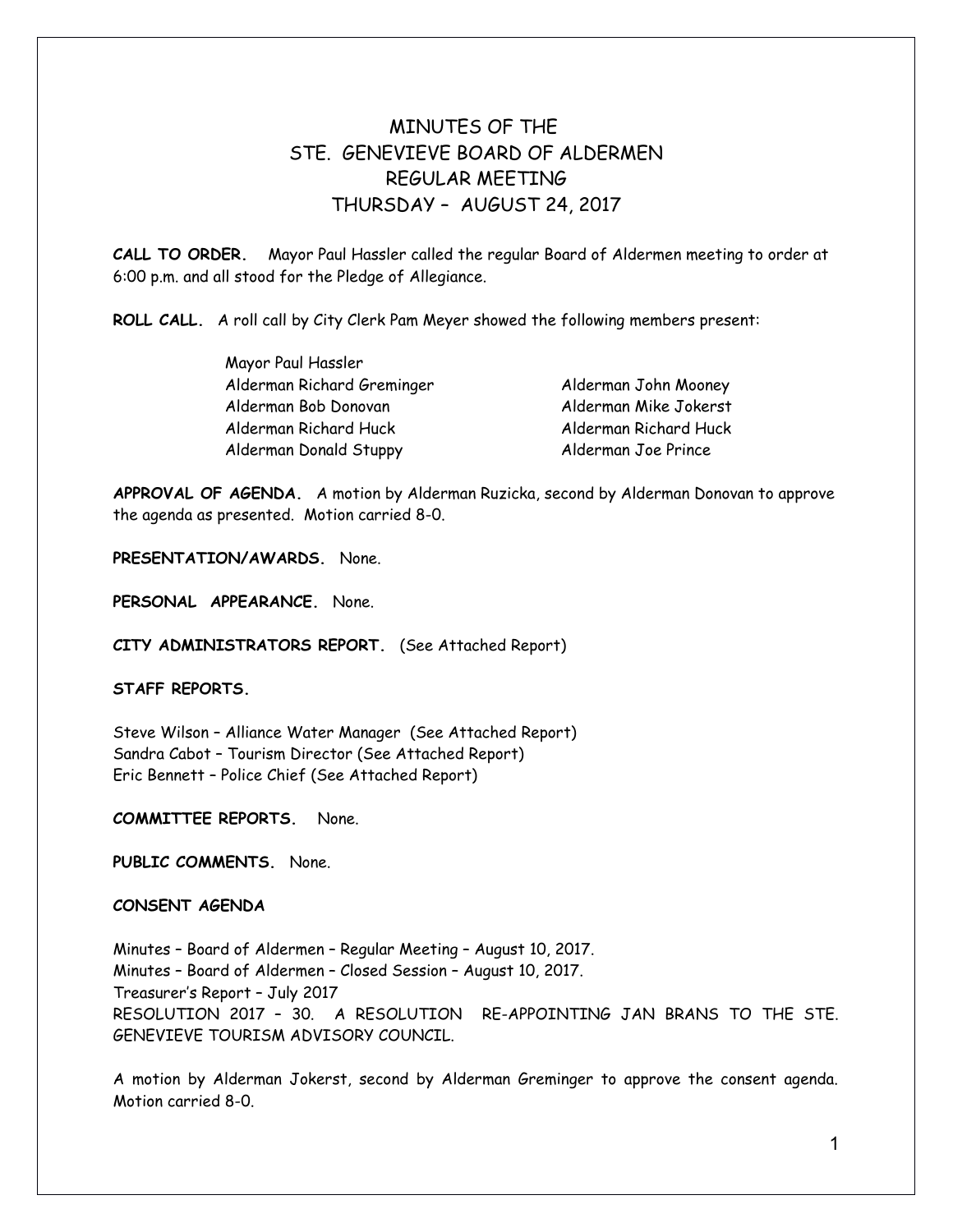## **OLD BUSINESS.** None.

# **NEW BUSINESS.**

A public hearing will be held at Ste. Genevieve City Hall on Thursday, August 24, 2017. At this hearing, citizens may comment on the property tax rates proposed to be set by the City of Ste. Genevieve a political subdivision. The tax rates shall be set to produce revenues which the budget for the fiscal year 2018 shows to be required from the property tax. Mayor Hassler opened the public hearing at 6:47 p.m. and read the new tax rates. With no further comments the public hearing was closed at 6:50 p.m.

**BILL NO. 4173. AN ORDINANCE AUTHORIZING AND DIRECTING THE MAYOR OF THE CITY OF STE. GENEVIEVE, MISSOURI TO EMPLOY JEREMY BRAUER AS CITY** PROSECUTING ATTORNEY. 1<sup>st</sup> READING. A motion by Alderman Prince, second by Alderman Ruzicka, Bill No. 4173 was placed on its first reading read by title only and considered and passed with an 6-0-2 of the Board of Aldermen with Alderman Greminger and Alderman Huck voting No. A motion made by Alderman Prince, second by Alderman Stuppy to proceed with the second and final reading of Bill No. 4173. Motion carried 6-2-0 with Alderman Huck and Greminger voting No. A motion by Alderman Stuppy, second by Alderman Greminger, Bill No. 4173 was placed on its second and final reading, read by title only, considered and passed by a roll call vote as follows: Ayes: Alderman John Mooney, Alderman Bob Donovan, Alderman Mike Jokerst, Alderman Donald Stuppy, Alderman Joe Prince, and Alderman Randy Ruzicka. Nays: Alderman Dick Greminger & Alderman Richard Huck Absent: None Motion carried 7-2-0 Thereupon Bill No. 4173 was declared Ordinance No. 4106 signed by the Mayor and attested by the City Clerk.

BILL NO. 4176. AN ORDINANCE LEVYING TAXES FOR THE YEAR 2017. 1<sup>ST</sup> READING. A motion by Alderman Prince, second by Alderman Jokerst Bill No. 4176 was placed on its first reading read by title only and considered and passed with an 8-0 of the Board of Aldermen. A motion made by Alderman Jokerst, second by Alderman Prince to proceed with the second and final reading of Bill No. 4176. Motion carried 8-0. A motion by Alderman Greminger, second by Alderman Prince, Bill No. 4176 was placed on its second and final reading, read by title only, considered and passed by a roll call vote as follows: Ayes: Alderman John Mooney, Alderman Bob Donovan, Alderman Mike Jokerst, Alderman Donald Stuppy, Alderman Joe Prince, Alderman Randy Ruzicka. Alderman Dick Greminger & Alderman Richard Huck Nayes: None Motion carried 8-0. Thereupon Bill No. 4176 was declared Ordinance No. 4107 signed by the Mayor and attested by the City Clerk.

**BILL NO. 4177. AN ORDINANCE OF THE CITY OF STE. GENEVIEVE AUTHORIZING THE MAYOR TO ENTER INTO AGREEMENT WITH JOKERST, INC. OF STE. GENEVIEVE, MISSOURI TO OVERLAY A PORTION OF THIRD STREET & N. LINN DRIVE IN AN AMOUNT NOT TO EXCEED \$63.20 PER TON. 1ST READING.** A motion by Alderman Prince, second by Alderman Ruzicka Bill No. 4177 was placed on its first reading read by title only and considered and passed with an 8-0 of the Board of Aldermen. A motion made by Alderman Huck, second by Alderman Prince to proceed with the second and final reading of Bill No. 4177. Motion carried 8-0. A motion by Alderman Jokerst, second by Alderman Prince, Bill No. 4177 was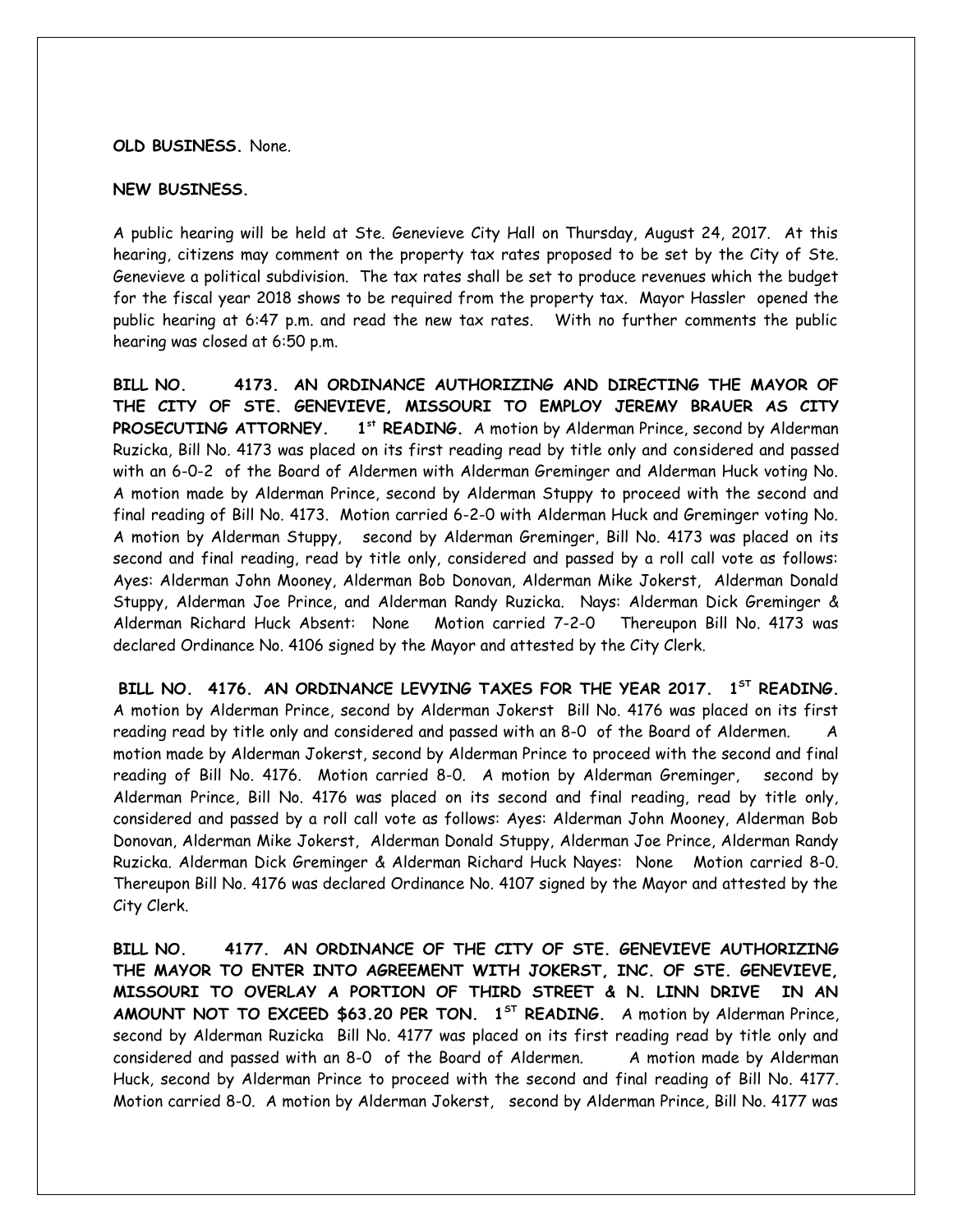placed on its second and final reading, read by title only, considered and passed by a roll call vote as follows: Ayes: Alderman John Mooney, Alderman Bob Donovan, Alderman Mike Jokerst, Alderman Donald Stuppy, Alderman Joe Prince, and Alderman Randy Ruzicka. Alderman Dick Greminger & Alderman Richard Huck Nayes: None Motion carried 8-0. Thereupon Bill No. 4177 was declared Ordinance No. 4108 signed by the Mayor and attested by the City Clerk.

**BILL NO. 4178. AN ORDINANCE APPROVING A BUDGET AMENDMENT TO THE CITY OF STE. GENEVIEVE FISCAL YEAR 2017 BUDGET RELATING TO THE SEWER FUND #031.** A motion by Alderman Greminger, second by Alderman Stuppy, Bill No. 4178 was placed on its first reading, read by title only and considered and passed with a 8-0 vote of the Board of Aldermen.

**BILL NO. 4179. AN ORDINANCE APPROVING A BUDGET AMENDMENT TO THE CITY OF STE. GENEVIEVE FISCAL YEAR 2017 BUDGET RELATING TO THE WATER FUND #030. 1 ST READING.** A motion by Alderman Mooney, second by Alderman Prince, Bill No. 4179 was placed on its first reading, read by title only and considered and passed with a 8-0 vote of the Board of Aldermen.

**BILL NO. 4180. AN ORDINANCE OF THE CITY OF STE. GENEVIEVE, MISSOURI AMENDING CHAPTER 405 – ZONING REGULATIONS, ARTICLE III "DISTRICTS AND DISTRICT REGULATIONS" SECTION 405.050.A.1.d "GROUP HOMES" AS SET FORTH BELOW. 1ST READING.** A motion by Alderman Prince, second by Alderman Stuppy, Bill No. 4180 was placed on its first reading, read by title only and considered and passed with a 8-0 vote of the Board of Aldermen.

**BILL NO. 4181. AN ORDINANCE OF THE CITY OF STE. GENEVIEVE, MISSOURI AUTHORIZING THE MAYOR TO ENTER INTO A CONTRACT WITH F.M.K9 OF BERRIEN CENTER, MICHIGAN FOR THE PURCHASE OF A K-9 DOG IN AN AMOUNT NOT TO EXCEED THIRTEEN THOUSAND DOLLARS (\$13,000.00). 1st READING.** A motion by Alderman Prince, second by Alderman Donovan Bill No. 4181 was placed on its first reading read by title only and considered and passed with an 8-0 of the Board of Aldermen. A motion made by Alderman Prince , second by Alderman Ruzicka to proceed with the second and final reading of Bill No. 4181. Motion carried 8-0. A motion by Alderman Prince, second by Alderman Donovan, Bill No. 4181 was placed on its second and final reading, read by title only, considered and passed by a roll call vote as follows: Ayes: Alderman John Mooney, Alderman Bob Donovan, Alderman Mike Jokerst, Alderman Donald Stuppy, Alderman Joe Prince, Alderman Randy Ruzicka. Alderman Dick Greminger & Alderman Richard Huck Nayes: None Motion carried 8-0. Thereupon Bill No. 4181 was declared Ordinance No. 4109 signed by the Mayor and attested by the City Clerk.

**OTHER BUSINESS.** None

**MAYOR/BOARD OF ALDERMEN COMMUNICATION.** None